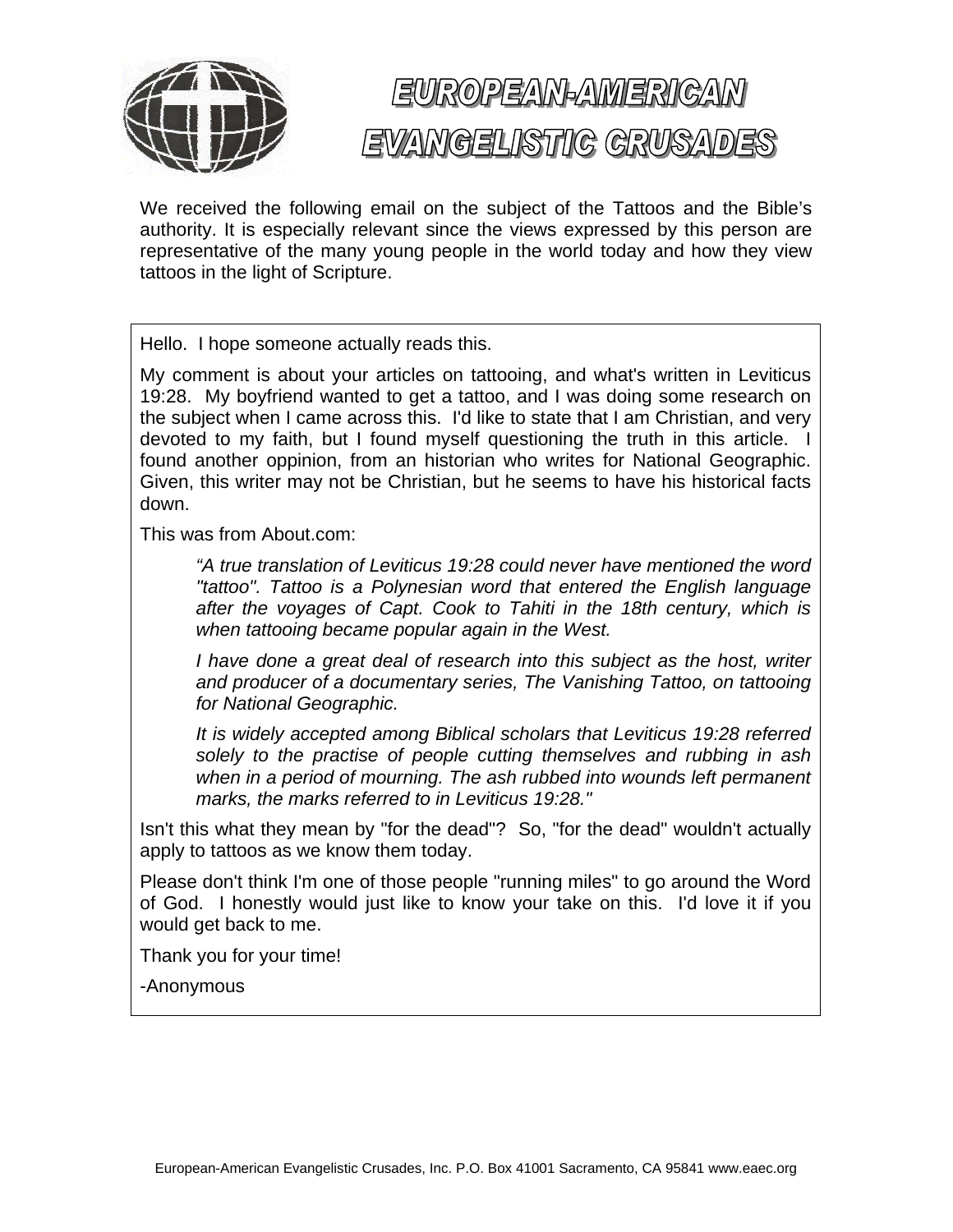## Hi Anonymous,

Since you indicated that you would like an honest answer, rather than just trying to give you a quick answer, I have taken the time to answer your concerns. I want you to know that I am not attacking you; my words may seem harsh, but that is not my intention, since I am responding to you in love by giving you the truth. In this day and age with internet, there is an abundance of knowledge, but a scarcity for real truth. The truth is always the truth and it is not always what we want to hear, but what follows hereafter is the truth because it comes straight from the Bible. I say this because I believe in the Bible; I believe that it is an absolute truth that has not changed from the time God inspired men to write down His words until now when I hold it in my hands. God himself has promised to preserve His words forever, not just the general meaning or story, but word for word.

## Psalms 12:6-7

- 6. The words of the LORD are pure words: as silver tried in a furnace of earth, purified seven times.
- 7. Thou shalt keep them, O LORD, thou shalt preserve them from this generation for ever.

The tattoo article which you are questioning, To Tattoo or Not To Tattoo<sup>[1](#page-1-0)</sup> is documented extensively with much source material coming from secular publications but also using scripture as well. What I find disturbing though is that you doubt the truth brought out by the Bible? Why would you doubt the authority of the Bible? As such, before I can answer your questions, I feel that I need to establish the authority of the Bible.

You see, God knew that when men sat and wrote down His inspired words on paper, the original copies would not and could not exist forever; furthermore, it was not His intention that the original should exist forever but only that the text from the original would be preserved forever. This is all important because that is the main difference between the King James Bible and all the other versions which say that they are God's Word. In both instances, you and I are faced with a written language that we cannot read and therefore are in need of a translator.

The translators of the King James Bible did their best to translate the words as directly as possible, leaving it up to you and me to read the text carefully, at times having to study history in order to learn the cultural background before fully understanding the text. The King James text has simply been rendered in our language, and we have the confidence of knowing that we do not have to trust another man's understanding or theology, but can make up our minds as to what God is trying to tell us in a particular passage of scripture. In the English language, the King James Bible is the only Bible available that has been translated using this approach called formal equivalency.

<span id="page-1-0"></span> $\overline{a}$ <sup>1</sup> http://www.eaec.org/bibleanswers/tattoo/intro.htm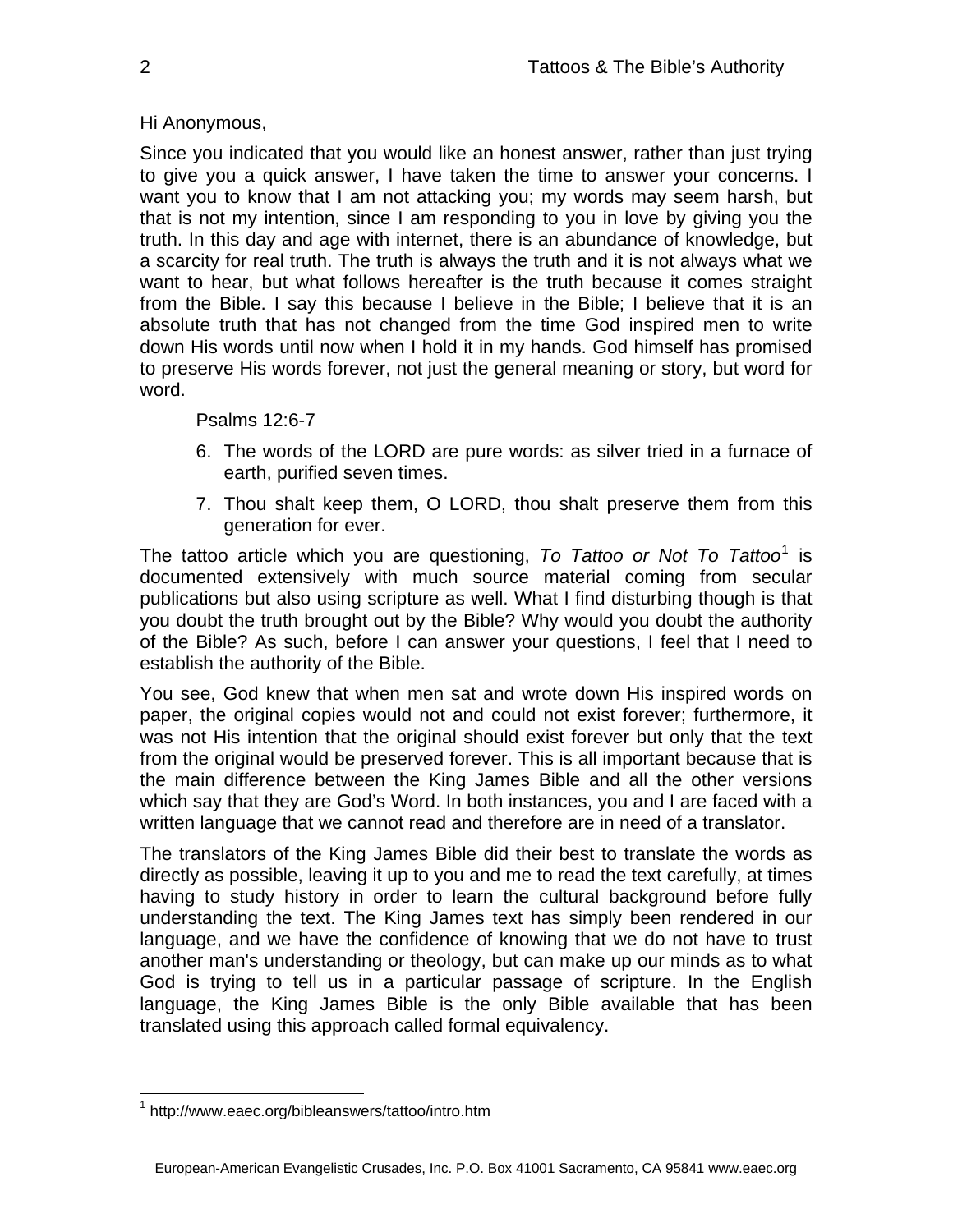The translators of the other Bible versions chose to only use 44 of the 5,366 manuscripts that are available, and the  $44 -$  all of which are from Alexandria  $$ contradict each other. This is in stark contrast to the other 5,322 manuscripts from Antioch that the King James Bible is based upon, and unlike the Alexandrian manuscripts, all the manuscripts from Antioch agree with each other. So here are these modern translators working with manuscripts that oppose each other, and then another problem surfaces. Unlike the King James translators who used formal equivalency, these modern translators are using a method called dynamic equivalency. This is how it works: when a passage of scripture seems difficult to understand, the modern translator will change it in order to make it easier for you to understand. You will never know for sure what God said since you must trust the translator's theology and knowledge of the scripture to lead you into truth. The translator is acting as a teacher, not just telling you what God said, but adding his understanding of what God meant!

The translator/teacher is just a man, and can make mistakes. Since the Bible is the source for all truth (i.e. Plan of Salvation), it's vital to know exactly what God has said! If the Bible in your hand doesn't give you God's Word, but a teacher's explanation of God's intent, what can you do? What is the final authority? There is no authority you can trust. This is just one of the reasons why the King James Bible is the superior English translation in the world today, it uses formal equivalency. The translators were determined not to tell you God's intent, but just convey to you His words! That is the difference between a translator and a teacher; it is the translator's job to tell you what God said and it is the teacher's job to tell you how to understand and apply it to your life. That is why I always insist on a Bible that will give me the purity of God's Word, so that I have an absolute upon which to judge everything else.

Now there are many Christians today that will say that we cannot even trust the King James Bible since it was not translated from the original manuscripts but from copies of copies and so on. The Bible will alleviate any reservations you might have about this, as brought out by Samuel Gipp in *The Answer Book*. [2](#page-2-0)

**QUESTION:** Shouldn't we be loyal to the "original autographs" and not a mere translation?

**ANSWER:** We should put as much value on the "originals" as God does.

**EXPLANATION:** It is impossible to be true to the originals because the originals have long been lost. This **well established fact** should be enough to make the sincere student of Scripture realize that an affirmative answer to the question is an impossibility.

But it does not explain the above answer. Just how much value **does** God put on the originals?

To get the answer we must explore several chapters in the book of Jeremiah beginning with the famous passage in chapter 36 concerning the roll that

 $\overline{a}$ 

<span id="page-2-0"></span><sup>&</sup>lt;sup>2</sup> http://www.eaec.org/bibleversions/answer\_book/toc.htm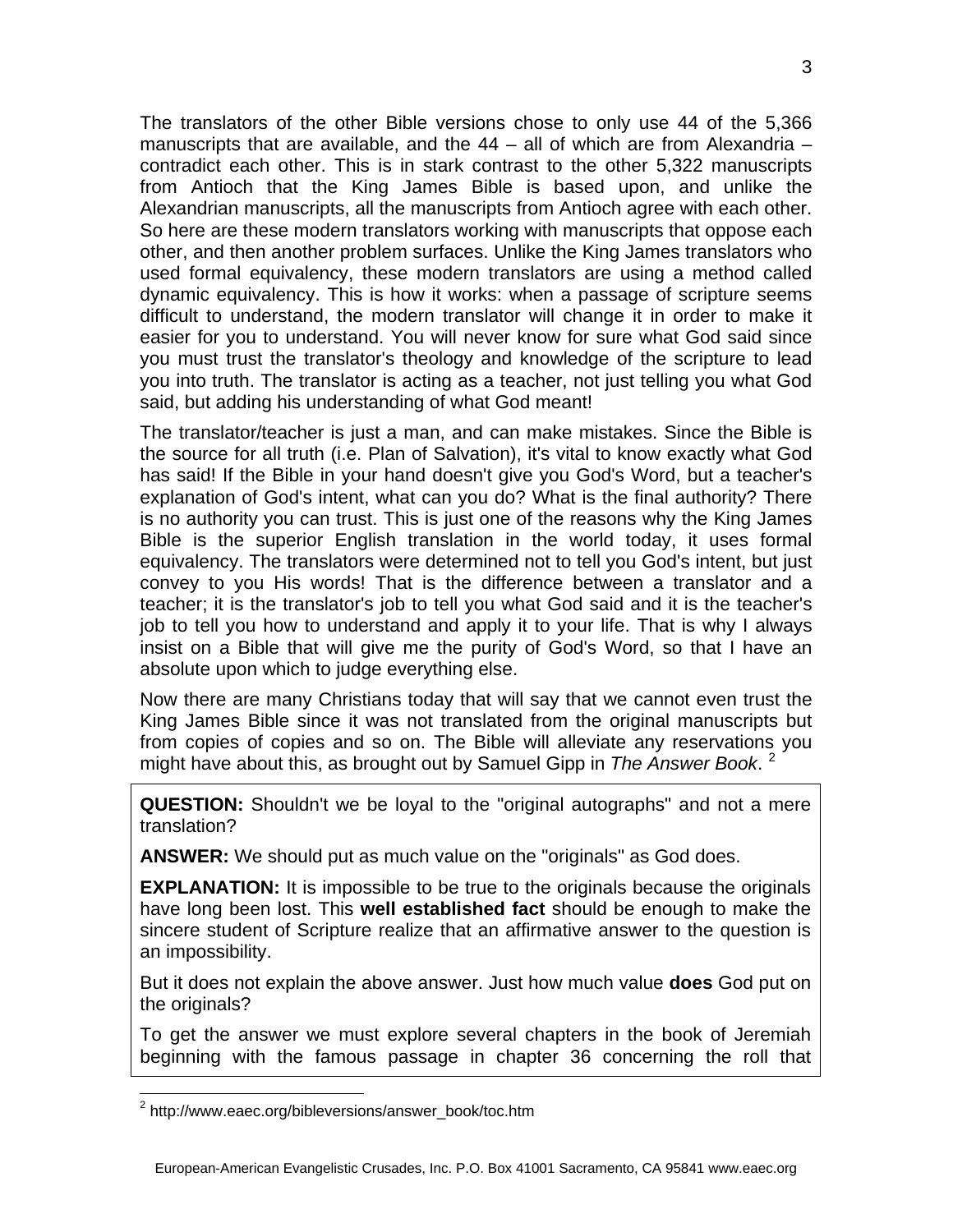Jeremiah had written.

In verse 21 the roll is brought before King Jehoiakim and read by his servant Jehudi.

According to verse 23 Jehudi read three or four leaves and King Jehoiakim cut it up with a penknife and cast it into the fire on the hearth until it was destroyed.

Thus ends ORIGINAL #1!

Then the Lord moved Jeremiah to rewrite the roll adding some words to it. (Jeremiah 36:32)

Thus ORIGINAL #2 is born.

We are shown the text of this second original in Jeremiah 45-51 where it is reproduced for our benefit.

Jeremiah told Seraiah to read this roll when he came into Babylon. (Jeremiah 51:59-61) Then Jeremiah instructed Seraiah, after he finished reading the roll, to **bind a stone to it and cast it into the Euphrates river** (Jeremiah 51:63)!

Thus ends ORIGINAL #2!

But wait! We have a copy of the text of the roll in chapters 45-51. Where did it come from? It came from a **copy** of original #2, which we can only call ORIGINAL #3!

So there are two very big problems for those who overemphasize the "originals".

(1) Every Bible ever printed with a copy of Jeremiah in it has a text in chapters 45-51 which is translated from a copy of the "second" original, or ORIGINAL #3.

(2) Secondly, NO ONE can overlook the fact that God didn't have the **least** bit of interest in **preserving** the "original" once it had been copied and its message delivered. So WHY should we put more of an emphasis on the originals than **God** does? An emphasis which is **plainly** unscriptural.

Thus, since we have the text of the "originals" preserved in the King James Bible we have no need of the originals, even if they **were** available.

As you can see, since we have the text of the originals preserved in the King James Bible, we need only to read it in order to find the answer we are seeking regarding tattoos. The Bible is not just truth, it is real truth, and reveals exactly what God's thoughts are regarding tattoos. Since I am confident that the Bible which I hold in my hand is indeed the Word of God, let's look at the scripture in question which deals with tattoos.

Leviticus 19:28

*Ye shall not make any cuttings in your flesh for the dead, nor print any marks upon you: I am the LORD.*

The sentence starts off with *"You shall not"* and ends with *"print any marks upon you".* Reading the Bible literally, it seems pretty straightforward but there are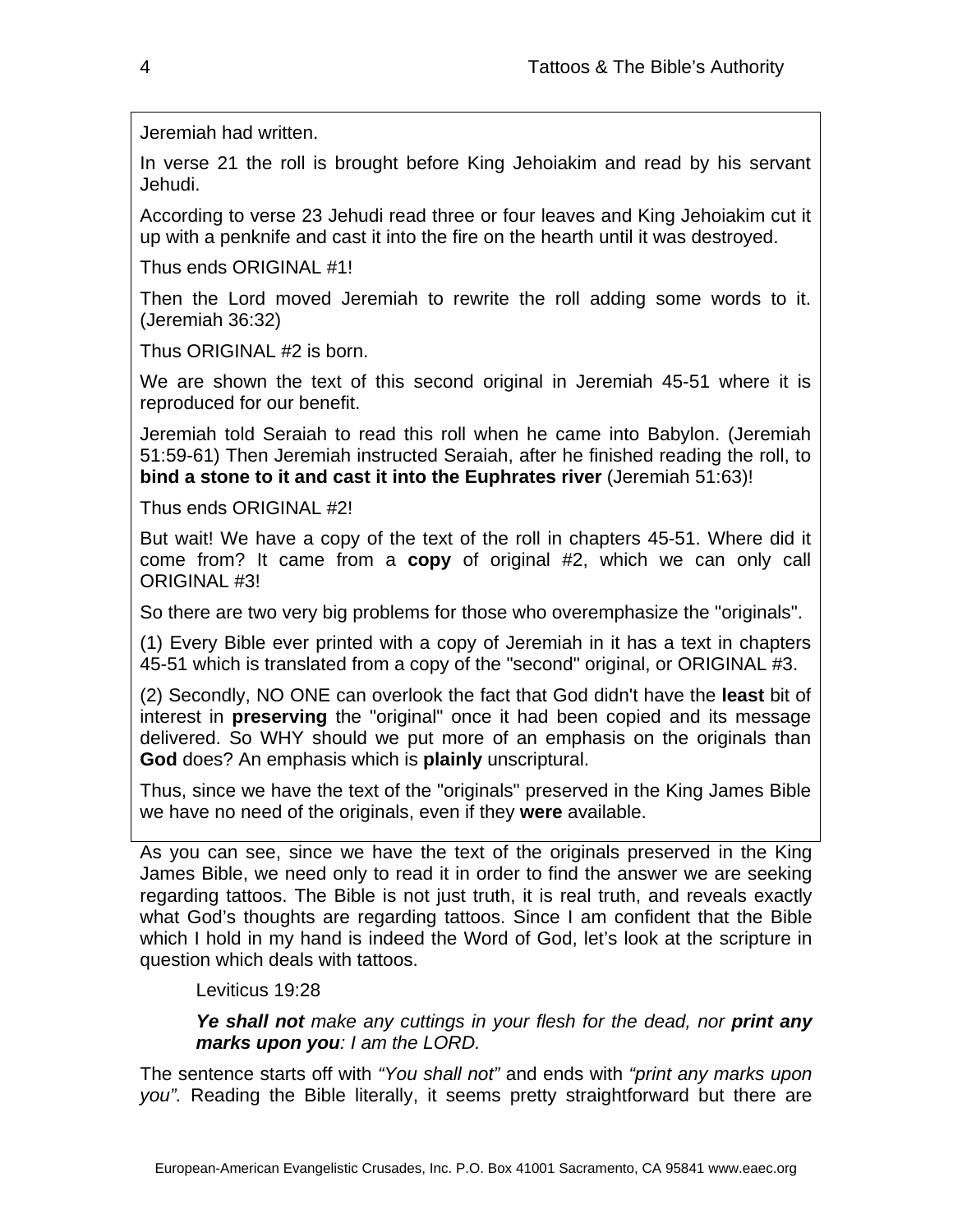many who will interject, saying that it only applies when you're doing it for the dead. With that in mind, let look further into the Bible to see how we are to treat our body. Since we are the creature and God is our Creator, what does God expect from us in how we are to treat our bodies? Let's read what the apostle Paul had to say on this subject:

- 1 Corinthians 3:16-17
- 16. **Know ye not that ye are the temple of God, and that the** *Spirit of God dwelleth in you***?**
- 17. **If any man defile the temple of God, him shall God destroy; for the temple of God is holy, which temple ye are.**

As Christians, God considers our bodies to be temples in which the Holy Spirit dwells; He wants us to be holy and to take care of the body which He has provided for us. When we choose to smoke cigarettes, drink alcohol, use drugs, have sex outside of marriage or even tattoo our bodies, it grieves the Holy Spirit who lives inside of us as it says in verse 16. Paul continues to expound upon this point as he quotes from Genesis 2:24, saying that if we are joined to Christ, then what have we to do with sin?

- 1 Corinthians 6:15-20
- 15. **Know ye not that your bodies are the members of Christ? shall I then take the members of Christ, and make them the members of an harlot? God forbid.**
- 16. What? know ye not that he which is joined to an harlot is one body? for two, saith he, shall be one flesh.
- 17. But he that is joined unto the Lord is one spirit.
- 18. Flee fornication. Every sin that a man doeth is without the body; but **he that committeth fornication sinneth against his own body.**
- 19. What? **know ye not that your body is the temple of the Holy Ghost** which is in you, which ye have of God, and ye are not your own?
- 20. **For ye are bought with a price: therefore glorify God in your body, and in your spirit, which are God's.**

We aren't supposed to be Christian's in name only, but also in the way we act. We take our name from Christ as followers of Him. Therefore, if we are His followers, shouldn't we be obedient to His commandments? After all, Jesus is Lord; He was God in the Old Testament, New Testament, and even now. Since Jesus is the author of the Bible, and we claim to be followers of Him, shouldn't we also be obedient to His commandments too?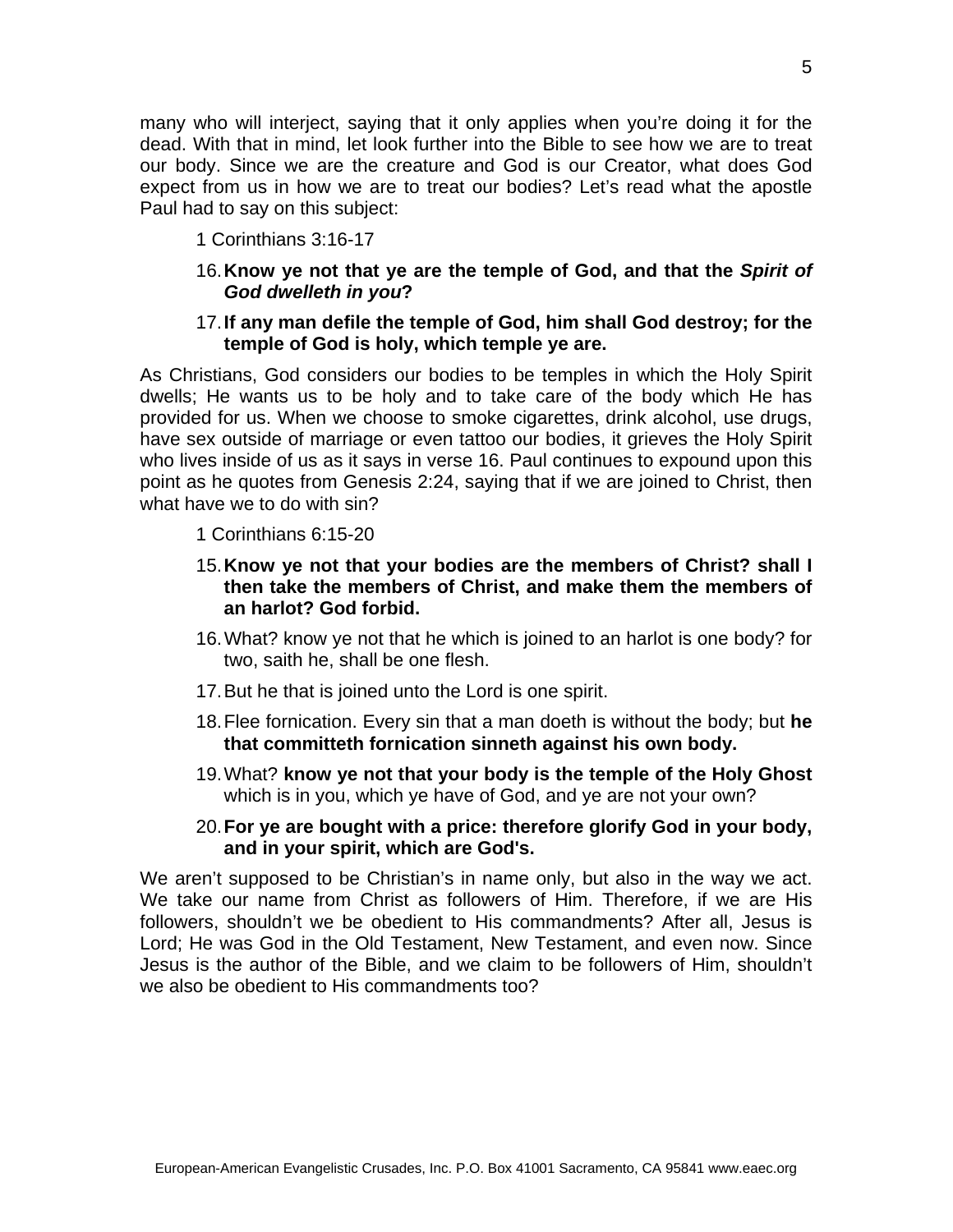John 14:12-17

- 12. Verily, verily, I say unto you, He that believeth on me, the works that I do shall he do also; and greater works than these shall he do; because I go unto my Father.
- 13. And whatsoever ye shall ask in my name, that will I do, that the Father may be glorified in the Son.
- 14. If ye shall ask any thing in my name, I will do it.
- 15. **If ye love me, keep my commandments.**
- 16. **And I will pray the Father, and he shall give you another Comforter, that he may abide with you for ever;**
- 17. **Even the Spirit of truth; whom the world cannot receive, because it seeth him not, neither knoweth him: but ye know him; for** *he dwelleth with you, and shall be in you.*

Jesus says that when we worship God, we must do it in *"spirit and in truth"* because that is how our heavenly Father wants us to do it.

John 4:23-24

- 23. But the hour cometh, and now is, when the **true worshippers shall worship the Father in spirit and in truth: for the Father seeketh such to worship him.**
- 24. God is a Spirit: and **they that worship him must worship him in spirit and in truth.**

So if you reject a portion of the Bible (truth), how can you worship the Father in *"spirit and in truth,"* when in reality, all that you're doing is worshiping in *"spirit"* only? Jesus said that if we loved Him, we would keep His commandments (John 14:15). Therefore, wouldn't a true measure of our love for Him would be how well we keep His commandments?

John 14:21-24

- 21. **He that hath my commandments, and keepeth them, he it is that loveth me: and he that loveth me shall be loved of my Father, and I will love him, and will manifest myself to him.**
- 22. Judas saith unto him, not Iscariot, Lord, how is it that thou wilt manifest thyself unto us, and not unto the world?
- 23. Jesus answered and said unto him, If a man love me, he will keep my words: and my Father will love him, and we will come unto him, and make our abode with him.
- 24. **He that loveth me not keepeth not my sayings: and the word which ye hear is not mine, but the Father's which sent me.**

The Bible is a book of truth that man could not write if he would and would not write if he could. Towards this one book, he has shown the most intense hatred,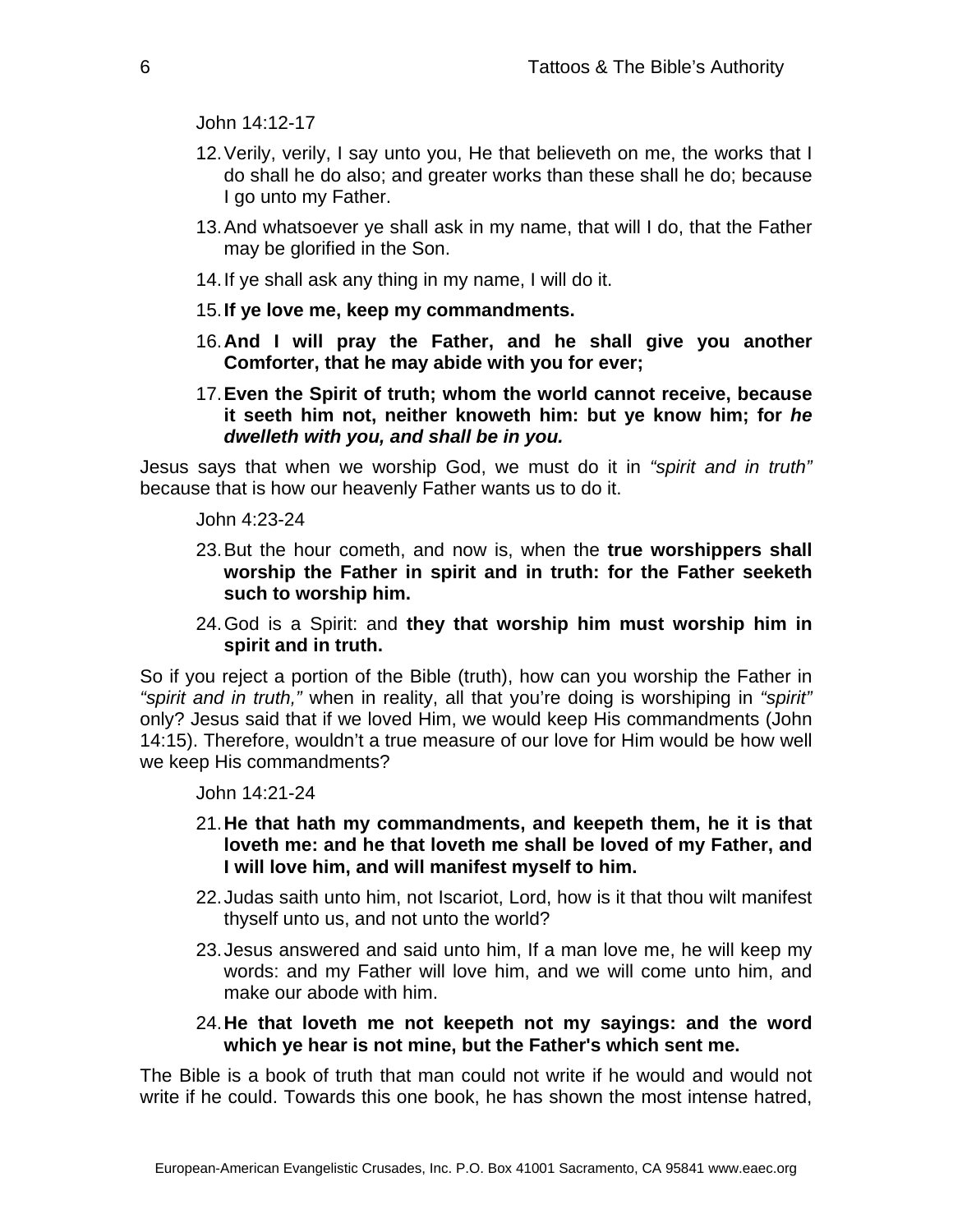revealing a determination to get rid of such a scathing indictment of his own depraved condition. The opposition to the Word of God is born of the fact that the Bible reveals man's sin, discounts his wisdom, makes his greatest might to seem puny, and lays his pride in the dust. Every engine of destruction of human wisdom, human science, human philosophy, human wit, human satire, and human brutality has been brought to bear against the Bible - and it still stands! The Bible has been under attack by Satan since he uttered those famous words to Eve, *"Yea, hath God said?"* As such, Satan still is making every attempt to destroy the Word of God.

I would like to point out that only God has the legal right to mark bodies, after all, He is the legal owner! I am going to show you four other instances in the Bible where it speaks of marking the body.

 $\Box$  God set a mark upon Cain so that anyone who saw him would know not to kill him.

Genesis 4:13-15

- 13. And Cain said unto the LORD, My punishment is greater than I can bear.
- 14. Behold, thou hast driven me out this day from the face of the earth; and from thy face shall I be hid; and I shall be a fugitive and a vagabond in the earth; and it shall come to pass, that every one that findeth me shall slay me.
- 15. And the LORD said unto him, Therefore whosoever slayeth Cain, vengeance shall be taken on him sevenfold. And **the LORD set a mark upon Cain,** lest any finding him should kill him.
- $\Box$  An angel marked the men in Jerusalem who were to be spared from the judgment of the Lord.

Ezekiel 9:1-6

- 1. He cried also in mine ears with a loud voice, saying, Cause them that have charge over the city to draw near, even every man with his destroying weapon in his hand.
- 2. And, behold, six men came from the way of the higher gate, which lieth toward the north, and every man a slaughter weapon in his hand; and one man among them was clothed with linen, with a writer's inkhorn by his side: and they went in, and stood beside the brasen altar.
- 3. And the glory of the God of Israel was gone up from the cherub, whereupon he was, to the threshold of the house. And he called to the man clothed with linen, which had the writer's inkhorn by his side;
- 4. And the LORD said unto him, Go through the midst of the city, through the midst of Jerusalem, and **set a mark upon the foreheads of the men** that sigh and that cry for all the abominations that be done in the midst thereof.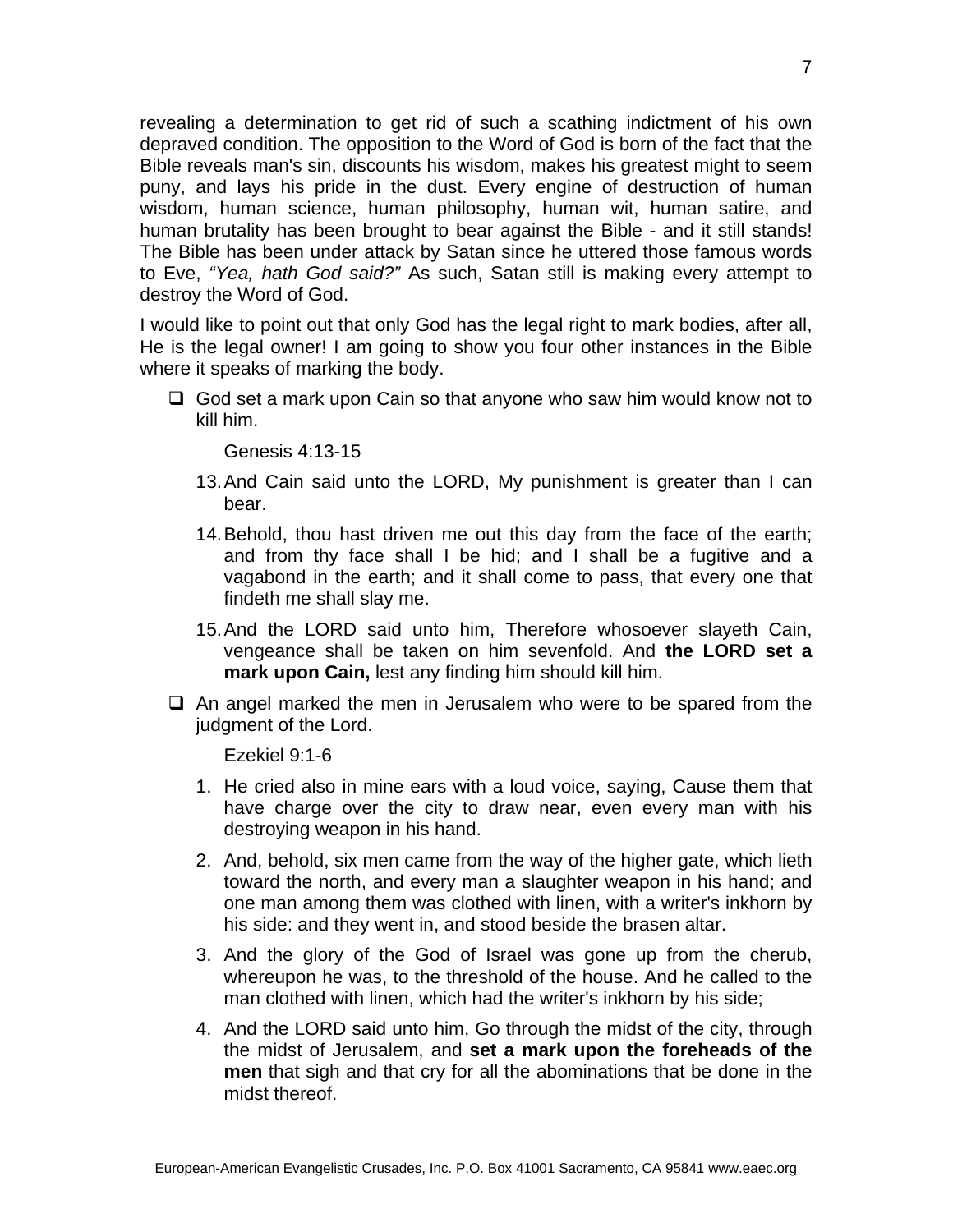- 5. And to the others he said in mine hearing, Go ye after him through the city, and smite: let not your eye spare, neither have ye pity:
- 6. **Slay utterly old and young, both maids, and little children, and women: but come not near any man upon whom is the mark;** and begin at my sanctuary. Then they began at the ancient men which were before the house.
- $\Box$  The angels will seal God's people with a mark in their foreheads.

Revelation 7:1-4

- 1. And after these things I saw four angels standing on the four corners of the earth, holding the four winds of the earth, that the wind should not blow on the earth, nor on the sea, nor on any tree.
- 2. And I saw another angel ascending from the east, having the seal of the living God: and he cried with a loud voice to the four angels, to whom it was given to hurt the earth and the sea,
- 3. Saying, Hurt not the earth, neither the sea, nor the trees, till we have **sealed the servants of our God in their foreheads.**
- 4. And I heard the number of them which were sealed: and there were sealed an hundred and forty and four thousand of all the tribes of the children of Israel.
- $\Box$  In the future, Satan's man (the antichrist) will impose an illegal mark of loyalty which will be rejected by God.

Revelation 13:16-18

- 16. And he causeth all, both small and great, rich and poor, free and bond, to **receive a mark in their right hand, or in their foreheads:**
- 17. And that **no man might buy or sell, save he that had the mark,** or the name of the beast, or the number of his name.
- 18. Here is wisdom. Let him that hath understanding count the number of the beast: for it is the number of a man; and his number is Six hundred threescore and six.

To tattoo or not tattoo is not the question, but rather, am I going to be obedient to God's Word? Tattoos represent two things, rebellion against God, and conformity to the masses in the world. God has clearly stated in the Bible that men and women are not to mutilate the skin of their bodies (Leviticus 19:28). Demon oppressed Christians are trying to eliminate verse 28 by incorrectly quoting the verse 27, which says you are not supposed to trim your hair or beard. Verse 27, correctly applied refers to men and women preparing themselves for occult rituals, this is not the same as someone merely getting a haircut or shaving off his beard.

Tattoos and body piercing are now preparing people for the mark of the Beast; this is what the Bible has to say about those who take Satan's mark: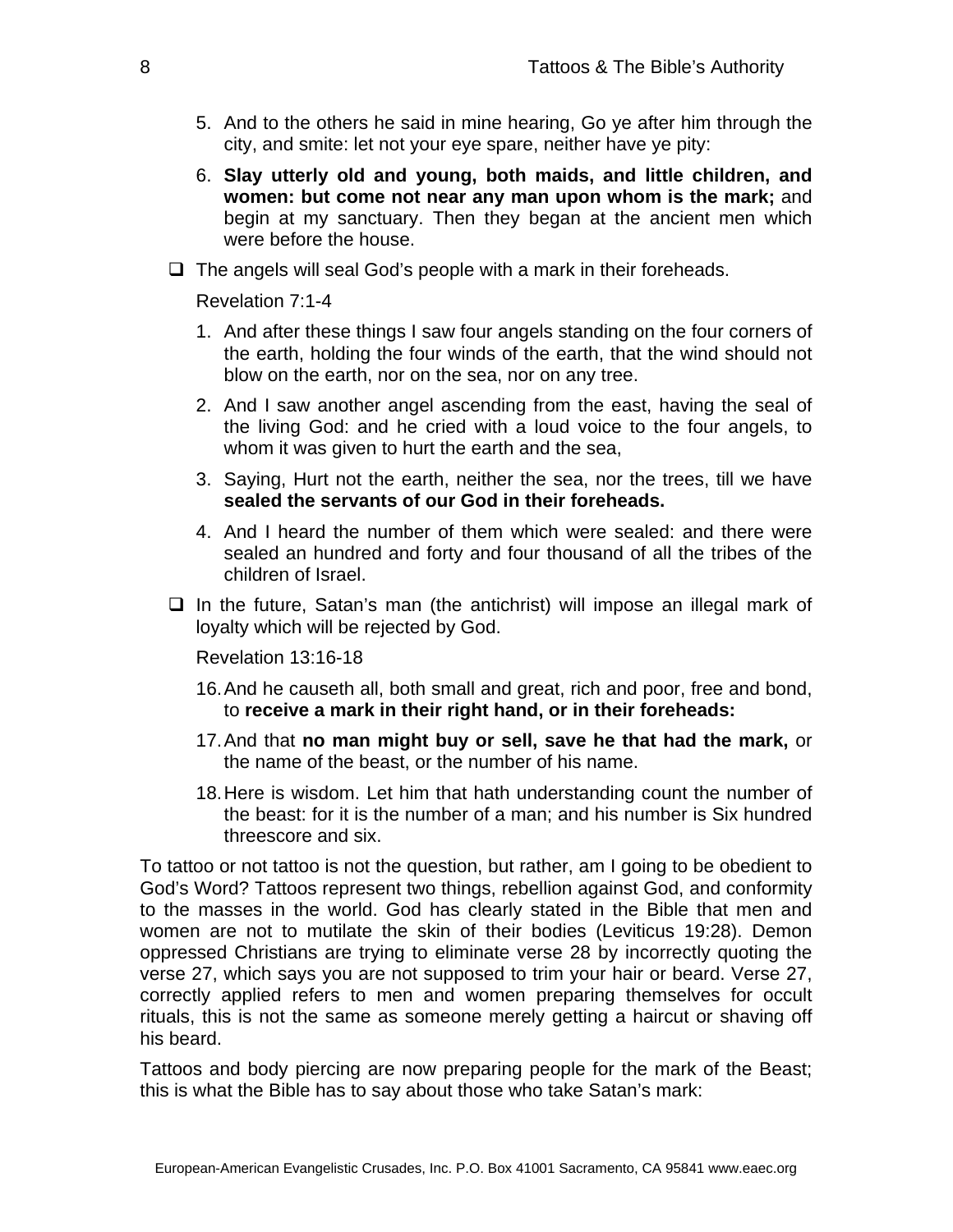Revelation 14:9-12

- 9. And the third angel followed them, saying with a loud voice, **If any man worship the beast and his image, and receive his mark in his forehead, or in his hand,**
- 10. **The same shall drink of the wine of the wrath of God, which is poured out without mixture into the cup of his indignation; and he shall be tormented with fire and brimstone in the presence of the holy angels, and in the presence of the Lamb:**
- 11. **And the smoke of their torment ascendeth up for ever and ever: and they have no rest day nor night, who worship the beast and his image, and whosoever receiveth the mark of his name.**
- 12. Here is the patience of the saints: here are they that keep the commandments of God, and the faith of Jesus.

If you want to say that tattoos are fine as long as they're applied with needle and ink versus a knife and ash, that is simply bad doctrine, in fact it stinks of demonic influence (1 Timothy 4:1). It really doesn't matter how the tattoo is applied, all we need to know that God condemns it in any application. Any backslidden Christian wanting to get around *"You shall not"* will have to make the scripture imply something that was not intended or invalidate it. The Bible says that we are not mark our bodies for any reason, not even as a witnessing tool!

Regarding the response to tattoos that you quoted on about.com, here is what Vince Hemingson had to say on the subject:

*"A true translation of Leviticus 19:28 could never have mentioned the word "tattoo". Tattoo is a Polynesian word that entered the English language after the voyages of Capt. Cook to Tahiti in the 18th century. Which is when tattooing became popular again in the West.* 

*I have done a great deal of research into this subject as the host, writer and producer of a documentary series, The Vanishing Tattoo, on tattooing for National Geographic.* 

*It is widely accepted among Biblical scholars that Leviticus 19:28 referred solely to the practise of people cutting themselves and rubbing in ash when in a period of mourning. The ash rubbed into wounds left permanent marks, the marks referred to in Leviticus 19:28."* [3](#page-8-0)

If Hemingson were indeed as knowledgeable as he claims, he would know that the King James Bible was finished in the 17<sup>th</sup> century, specifically in the year 1611. Hemingson says the word came from the Polynesian language and was incorporated into the English language in the  $18<sup>th</sup>$  century. Do you see a discrepancy here? How can a word, which supposedly derived its origin from the Polynesian language, be used in an English bible some one hundred years earlier before the Polynesian language was even discovered? The answer is

<span id="page-8-0"></span> 3 http://christianteens.about.com/cs/christianadvice/a/tattooresponse\_5.htm